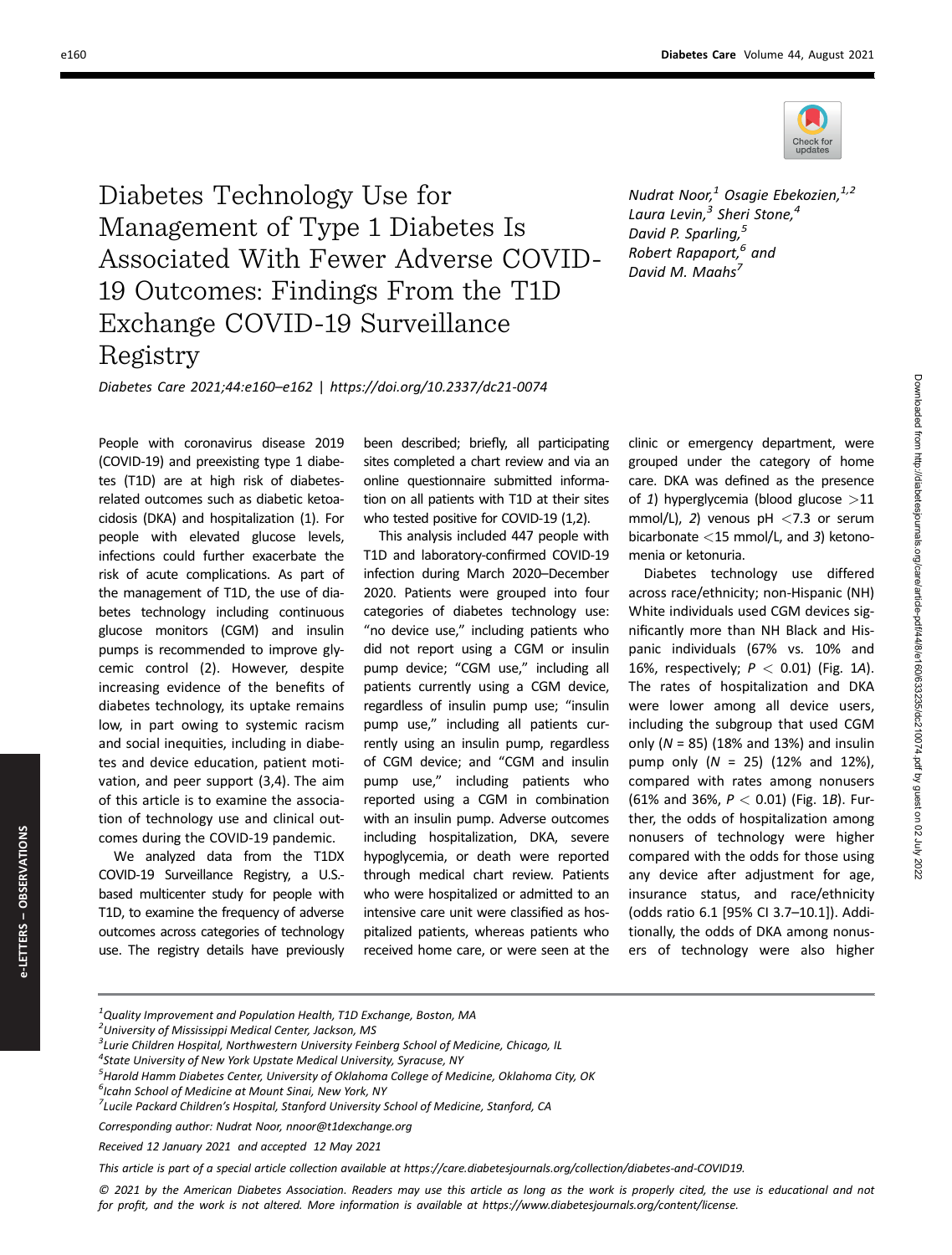**A**

|                                      | <b>No Device Use</b><br>$N = 181$ | <b>CGM Use</b><br>$N = 241$ | <b>Insulin Pump Use</b><br>$N = 183$ | CGM + Insulin Pump Use<br>$N = 158$ |
|--------------------------------------|-----------------------------------|-----------------------------|--------------------------------------|-------------------------------------|
|                                      |                                   |                             |                                      |                                     |
| Age-group-N(%)                       |                                   |                             |                                      |                                     |
| <19 years                            | 93 (51)                           | 97 (40)                     | 81 (44)                              | 67 (42)                             |
| >19 years                            | 88 (49)                           | 144 (60)                    | 102 (56)                             | 91 (58)                             |
| Gender-N(%)                          |                                   |                             |                                      |                                     |
| -Female                              | 90 (50)                           | 130 (54)                    | 104 (57)                             | 92 (58)                             |
| Insurance Status-N(%)                |                                   |                             |                                      |                                     |
| -Private                             | 55 (30)                           | 162 (67)                    | 135 (74)                             | 117 (74)                            |
| -Public                              | 126 (70)                          | 79 (33)                     | 48 (26)                              | 41 (26)                             |
| Race/ethnicity-N(%) <sup>a,b,c</sup> |                                   |                             |                                      |                                     |
| -NH White                            | 59 (33)                           | 162 (67)                    | 136 (74)                             | 119 (75)                            |
| -NH Black                            | 59 (33)                           | 24 (10)                     | 14(8)                                | 9(6)                                |
| -Hispanic                            | 54 (30)                           | 39 (16)                     | 27(15)                               | 24 (15)                             |
| -Other                               | 9(4)                              | 16(7)                       | 6(3)                                 | 6(4)                                |
| <b>Mean A1C (%), SD</b>              | 10.2(2.8)                         | 8.4(2.8)                    | 8.1(2.8)                             | 8.0(2.7)                            |
| Outcomes-N(%)                        |                                   |                             |                                      |                                     |
| -Hospitalization a,b,c               | 110 (59)                          | 34 (18)                     | 22(12)                               | 19(10)                              |
| $-DKAa,b,c$                          | 65 (35)                           | 18 (18)                     | 10(10)                               | 7(7)                                |
| -SH                                  | 7 (54)                            | 3(21)                       | 2(14)                                | 2(14)                               |
| -Death                               | 4 (57)                            | 1(14)                       | 1(14)                                | 1(14)                               |



Figure 1–A: Distribution of patient factors and adverse outcomes, <sup>N</sup> (%), among T1D patients who tested positive for COVID-19 across diabetes device users and nonusers (CGM users, CGM ± insulin pump; insulin pump users, pump ± CGM). B: Distribution of adverse outcomes among categories of diabetes technology use. C: Distribution of DKA by race/ethnicity across categories of diabetes technology use.  ${}^2\chi^2$  test ( $P < 0.05$ ), CGM use vs. no device use.<br> ${}^{b_2}Z$  test ( $P < 0.05$ ), inculin nume use vs. no device  $\chi^2$  test (P  $<$  0.05), insulin pump use vs. no device use.  $\varsigma\chi^2$  test (P  $<$  0.05), CGM+pump use vs. no device use. SH, severe hypoglycemia.

compared with the odds for those using a device (4.3 [2.4–7.8]).

On stratifying adverse outcomes by race/ethnicity across each device use group, we found that DKA rates were higher across all race/ethnicity groups among device nonusers than among those using any device (Fig. 1C). Similarly, the frequency of hospitalization was also found to be higher across all race/ethnicity groups among technology nonusers (NH White 16%, NH Black 24%, Hispanic 18%) in comparison with those using any device (CGM, NH White 5%, NH Black 3%, Hispanic 3%; insulin pump, NH White 7%, NH Black 2%, Hispanic 2%;  $P < 0.01$ ). Lastly, in this population, underlying comorbidities, such as hypertension, obesity, cardiovascular disease, and asthma, were not seen to be disproportionately

distributed across race/ethnicity groups (data not shown).

This study provides additional evidence supporting the benefits of diabetes technology in optimizing glycemic control. Recent studies have shown that diabetes-related morbidity tends to be exacerbated amid the current pandemic (1,2), and our findings demonstrate that glycemic management with technology is associated with a lower risk of adverse outcomes during COVID-19 infection. This study further confirms the known existence of racial disparities in the use of diabetes technology. It underscores the importance of considering social inequities, such as socioeconomic status and education level, when advocating for measures to improve technology uptake. Lastly, in addition to device access, diabetes- and device-specific education, as

well as peer support mechanisms, should be recognized as imperative for alleviation of adverse outcomes.

It remains critical to advocate for equitable access to diabetes technology. In support of this effort, the T1D Exchange Quality Improvement (T1DXQI) Collaborative has proposed a framework to address inequities exacerbated by COVID-19 (5). With this framework, by underscoring structural racism as one of the key drivers of disproportionate technology access, the aim is to identify opportunity gaps where providers can address health inequities with the help of quality improvement principles.

Acknowledgments. The authors appreciate Guy Todd Alonso (Barbra Davis Center, CO) and Mary Pat Gallagher (NYU Langone), who are